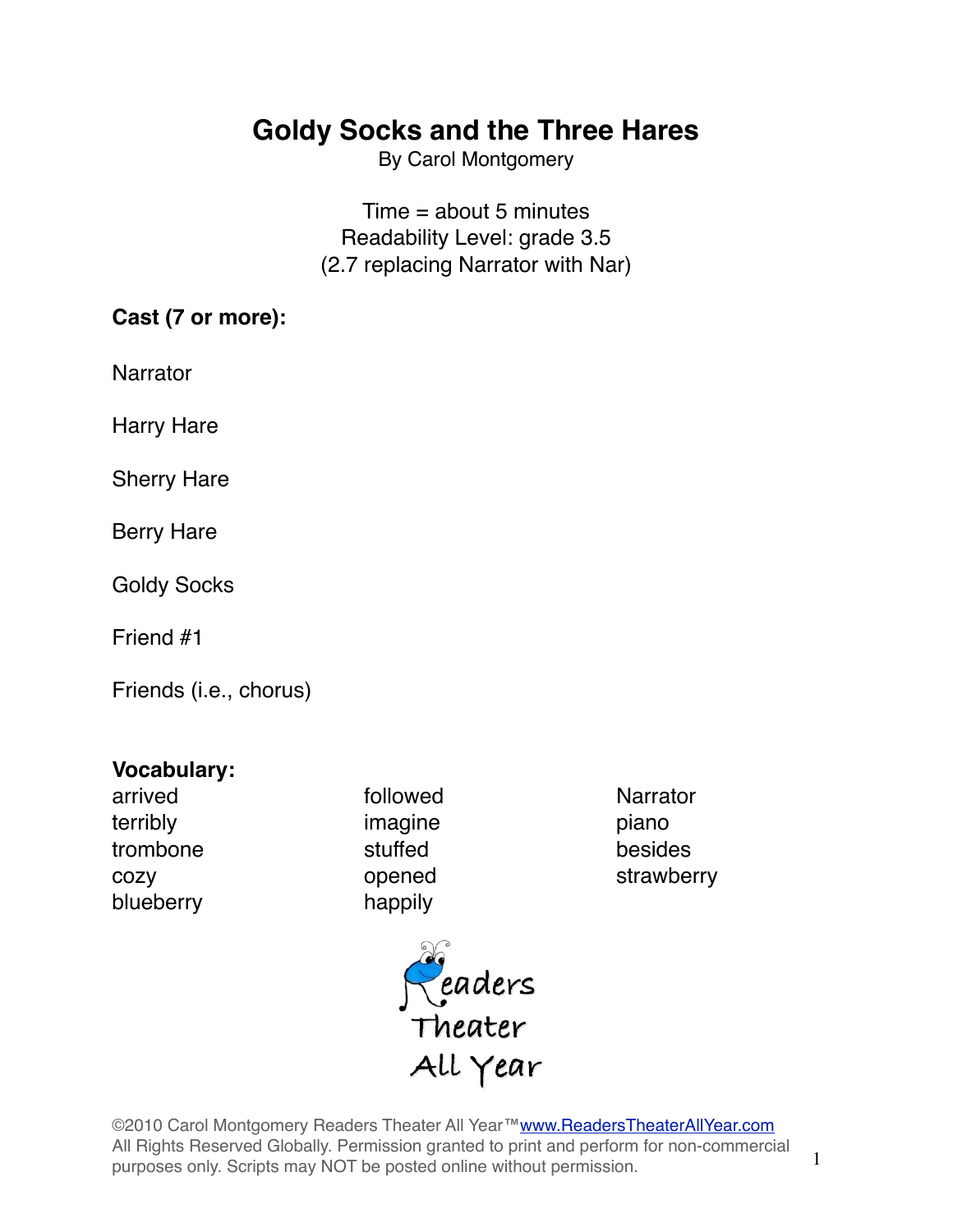By Carol Montgomery

- **Narrator**: Once upon a time there were three hares who lived in a cozy little house at the edge of town.
- **Harry**: (*deep voice*) Big Papa Harry Hare.
- **Sherry**: (*sweetly*) Sweet Mama Sherry Hare.
- **Berry**: (*silly, but clear*) And Silly Little Berry Hare.
- **Narrator**: Berry liked to make up silly little songs.
- **Berry**: (*sing-song like*) My name is Berry—not strawberry! My name is Berry—not blueberry. My name is Berry, not Hairy Berry, but Berry Berry Hare!
- **Narrator**: The Three Hares had invited their good cat friend, Goldy Socks over to play games. But, when Goldy Socks arrived there was a note on the door from Sweet Mama Sherry Hare. The note said:
- **Sherry:** Dear Goldy Socks, Come on in! Our home is your home! We will be back soon. Love, Harry, Sherry, and Berry Hare.
- **Narrator**: So Goldy Socks opened the door…
- **Goldy**: (*opens door)*
- **Friends**: C-r-e-a-k!
- **Narrator**: (*Slowly*) And walked in.
- **Goldy**: (*looks around*) Meow!

**Narrator**: Goldy Socks saw three chairs…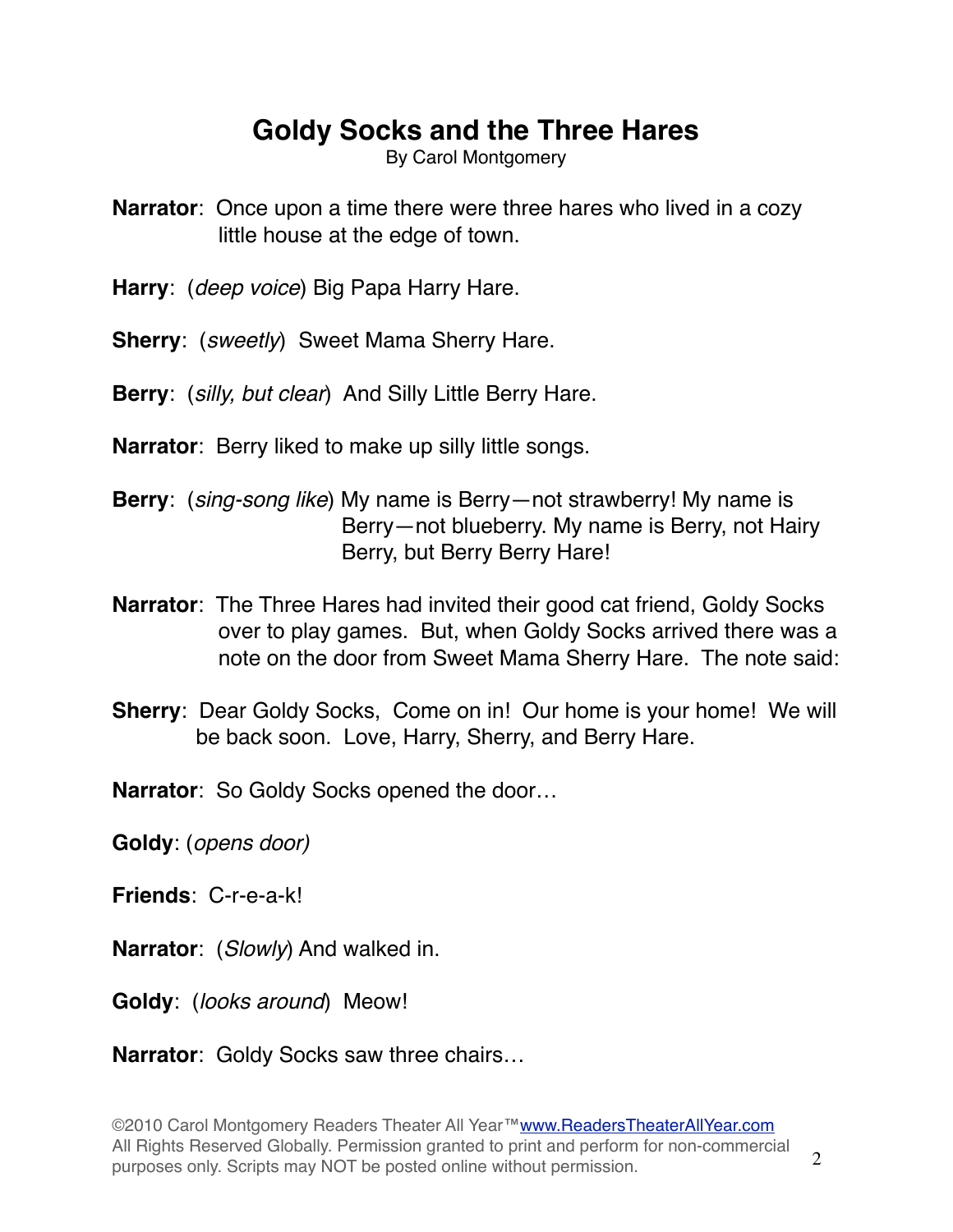- **Harry**: (*deep voice*) Big Papa Harry Hare's chair.
- **Goldy**: (*makes a face*) Meow! That's too hard!
- **Sherry**: (*sweetly*) Sweet Mama Sherry Hare's chair.
- **Goldy**: (*makes a face*) Meow! That's still too hard!
- **Berry**: (*rocking back and forth*) And Berry's little rocking cherry.
- **Goldy**: (*excited*) Woo-hoo! This little rocking hare chair is just right!
- **Narrator**: Then Goldy Socks rocked and rocked, but not around the clock. Rocking was too boring. Besides, Berry had left some toys out on the floor! So, Goldy hopped down and began to play. First, she tried the buttons on the fire truck.
- **Friends**: (*siren sound then loud horn)*
- **Goldy**: (*makes a face*) Meow! That's too loud!
- **Narrator**: Then Goldy tried the remote control robot.
- **Friends**: (*fast robot noises until Goldy speaks*) Zing! Whirrrr! Blip, blip, blip. Zing! Whirr! Blip, blip, blip. Zing, zing! Whirrr, whirr! Zoom, zoom, zip!
- **Goldy**: (*makes a face*) Meow! That's too wild!
- **Narrator**: So, Goldy grabbed the stuffed toy cat on the floor.
- **Goldy**: (smiles) Woo-hoo! This toy friend is just right.
- **Narrator**: And she hugged it close. She stopped when she saw the sun shine on something in the corner. That something was…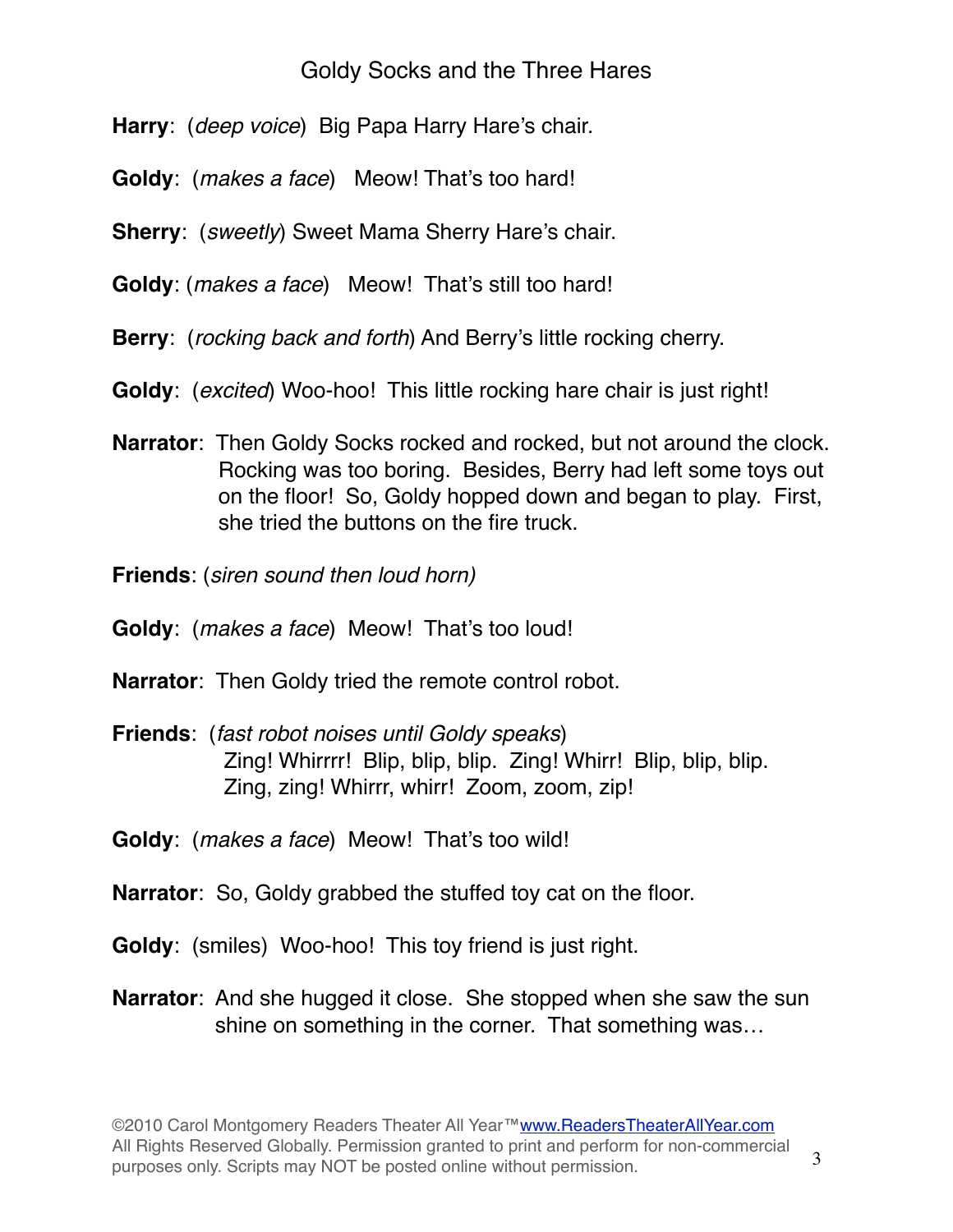**Harry**: (*deep voice*) Big Papa Harry Hare's golden trombone.

**Narrator**: But, when Goldy tried to blow the trombone she found…

**Friends**: B-L-A-T!

**Goldy**: (*makes a face*) Meow! This thing is too hard!

**Narrator**: So Goldy looked around and saw…

**Berry**: (*happily*) Yum, yum, yum, yum, Berry's yum drum. Rum-ditty-bum bum. Yum, yum, yum!

**Narrator**: But, when Goldy tried to play the drum she found…

**Friends**: Dum, dum, dum, dum

**Goldy**: (*makes a face*) Meow! This thing is too easy!

**Narrator**: Then Goldy walked over to the bench by…

**Sherry**: (*sweetly*) Sweet Mama Sherry's baby grand piano.

- **Goldy**: Woo-hoo! This baby grand is just grand! Meow! (singing poorly) Meow a day. Meow always…
- **Narrator**: And Goldy started to play and sing and sing and sing. She could just imagine her friends singing with her……

**Goldy and Friends** (*all sing terribly*): Meow a day. Meow always…Meow, meow, meow!

**Narrator**: When cats sing it's a joyful noise! Goldy made so much noise she didn't hear…

## **Harry**: (*deep voice*) Big Papa Harry Hare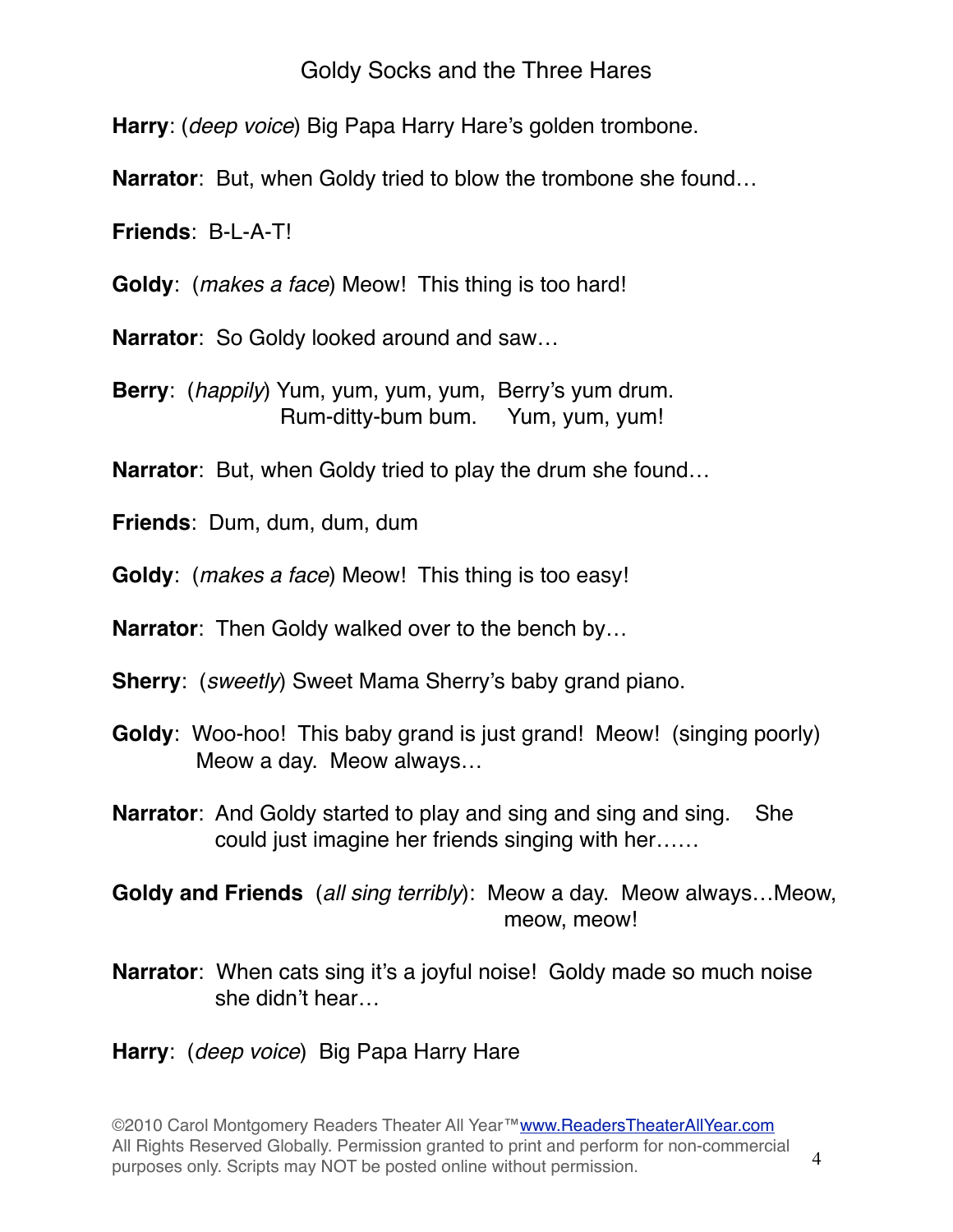**Narrator**: and…

**Sherry**: (*sweetly*) Sweet Mama Sherry Hare

**Narrator:** and…

**Berry:** (*happily*) Silly Little Willy Wear, Silly Little Billy Bear, Silly Little Berry Hare…

**Narrator:** All come home.

**Friends:** Followed by ALL of Goldy's good friends.

**Friend #1:** And one held a cake!

**Friends:** Happy Birthday, Goldy!

**Harry and Sherry:** Happy Birthday, Goldy!

- **Berry:** (*happily*) Today is your birthday, happy happy birthday! Today is your birthday, happy happy…hey!
- **Friends:** (*happily*) Today is your birthday, happy happy birthday! Today is your birthday, happy happy…hey!
- **Goldy:** Wow! Thank you so much! I had friends who were too mean. And I had friends who were too loud! But, you all are just right!
- **Berry:** (*happily*) Today is your birthday, happy happy birthday! Today is your birthday, happy happy…hey! Let's eat!

**Friends:** Woo-hoo!

**All:** (*bow*)